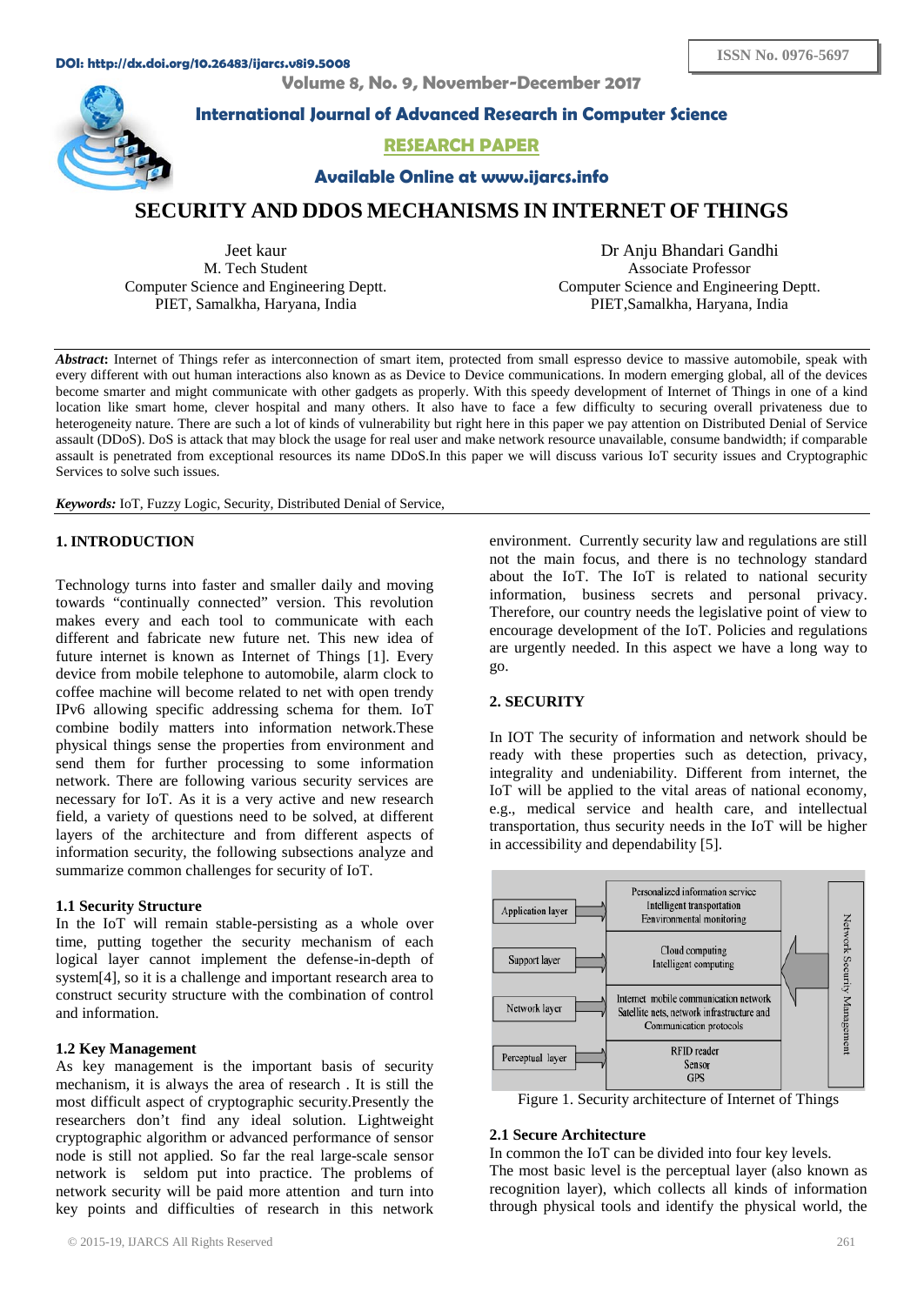information includes object properties, environmental situation etc; and physical equipments consist of RFID reader, all kinds of sensors, GPS and other equipments. The key element in this layer is sensors for capture and representing the physical world in the digital world. The second level is network layer. Network layer is responsible for the reliable transmission of information from perceptual layer, initial processing of information, organization and polymerization. In this layer the information transmission is relied on several basic networks, which are the internet, mobile communication network, satellite nets, wireless network, network communications and communication protocols are also necessary to the information substitute between devices. The third level is support layer. Support layer will set up a reliable maintain stage for the application layer, on this maintain stage all kind of intellectual computing powers will be controlled through network grid and cloud computing. It plays the role of combine application layer upward and network layer downward. The application layer is the highest and terminal level. Application layer provides the modified services according to the needs of the users. Users can access to the internet of thing through the application layer interface using of television, personal computer or mobile equipment and so on. Network security and organization play an significant role in above each level. Then we will analysis the security features.

# **2.2 Security Features**

**A. Perceptual Layer**: As a rule perceptual nodes are tiny of computer influence and storage facility because they are trouble-free and with less influence Hence it is not capable to be relevant frequency hopping communication and public key encryption algorithm to security protection. And it is very complicated to set up security protection system. In the meantime attacks from the external network such as deny of service also bring new security problems. In the other hand sensor data still require the protection for integrity, dependability and privacy

**B. Network Layer**: Even though the core network has moderately absolute safety protection capability, but Manin-the Middle Attack and counterfeit attack still exist, for the moment junk mail and computer virus cannot be ignored, a large number of data sending cause jamming. Hence security mechanism in this level is very essential to the IoT.

**C**. **Support Layer**: Perform the mass data processing and intellectual decision of network performance in this layer, intellectual processing is incomplete for malicious information, so it is a challenge to progress the ability to identify the malicious information.

**D. Application Layer**:In this level security needs for different application environment are different, and data sharing is that one of the characteristics of application layer, which creating problems of data privacy, access control and disclosure of information.

2.2.3 DDoS Attack in IoT To start with, Denial of Service (DoS) attack is defined as denying and disrupted valid get admission to to the provider or assets on the right track server. Even worse, Distributed Denial of Service (DDoS) attack commonly engages greater computer systems and net connections to such attacking behavior to engender actual threats that seriously blocks or suspends different users' accesses to the host server, which leads to massive business

loss and consumer inconvenience. The focused provider may be disrupted by means of the assault crashing the host server with a few carefully designed packets whose content causes positive operating device to freeze or reboot. Other than that, the malicious packets occupy all of the resources at the host server with massive volumes of horrific requests, which is also called bandwidth assault in associated researches. Prevented with the aid of patching the host running machine in opposition to the identified attack, the first shape of attack will be stopped sooner or later. However, the big quantity-based totally assault is pretty hard to protection. A volume-based attack is generally initiated with putting in "bot" onto vulnerable systems. Bot generation turned into utilized in industry for automating manner. In such way, hackers can without problems populate their attacking military with zero price. Zombies' or bots' conduct will be manipulated thru secured channels in order to release similarly attacks to the focused IP or a local network. To specify the difficulties in finding answers, first, the aggregated large traffic extent exceeds throughput of many community protection gadgets and capacity of corporate internet link. Second, controlled zombie structures are geographically distributed, that is hard to find source IP addresses**.**Third, when separately examined, single attack from one source is not powerful enough to be discriminate from a legitimate request, which makes it look similar to a flash crowd created by legitimate requests at a website peak time [9].

**2.3 Current DDoS Defense Strategies**  Many DDoS defense strategies were proposed, implemented, and tested to be effective against DDoS attack over the Internet. In this phase, the maximum commonplace protection designs are to be reviewed for capability approach to the DDoS attack over an IoT network. Defensive techniques might be labeled by means of the collection of the attacking event. Before attack, preventive procedures have been delivered to eliminate the assault visitors. Attack detecting and figuring out mechanism is carried out to display the coming traffic. Three parameters are frequently examined in this link including useful resource IP deal with, visitors growing diploma, and similarity most of the site visitors. However, traffic diploma monitoring on occasion ought to reason false alarm because surprising traffic boom also can be the result of a flash crowd which consists of valid requests. Using the other two parameters, one might extra with a bit of luck distinguish among malicious site visitors and flash crowd. The similarity a number of the traffic of a DDoS assault is normally higher than that of flash crowd for 2 motives. First, attacking site visitors is generally generated with the aid of bots from one botnet, which shows high similarity in supply IP. Second, inside the cases that the attacking IP addresses are distributed from slave machines everywhere in the global, due to the fact all bots execute equal or similar supply code, the similarity in packet content material may also be better than those from a flash crowd. Some counter moves are taken to restriction malicious visitors. The most effective one is filtering out the packets from recognized spoofed IP addresses and losing them the use of unicast opposite route forwarding at routers. Attacks from valid IP addresses cannot be prevented in such. Firewall is a common alternatives which be used to forestall the visitors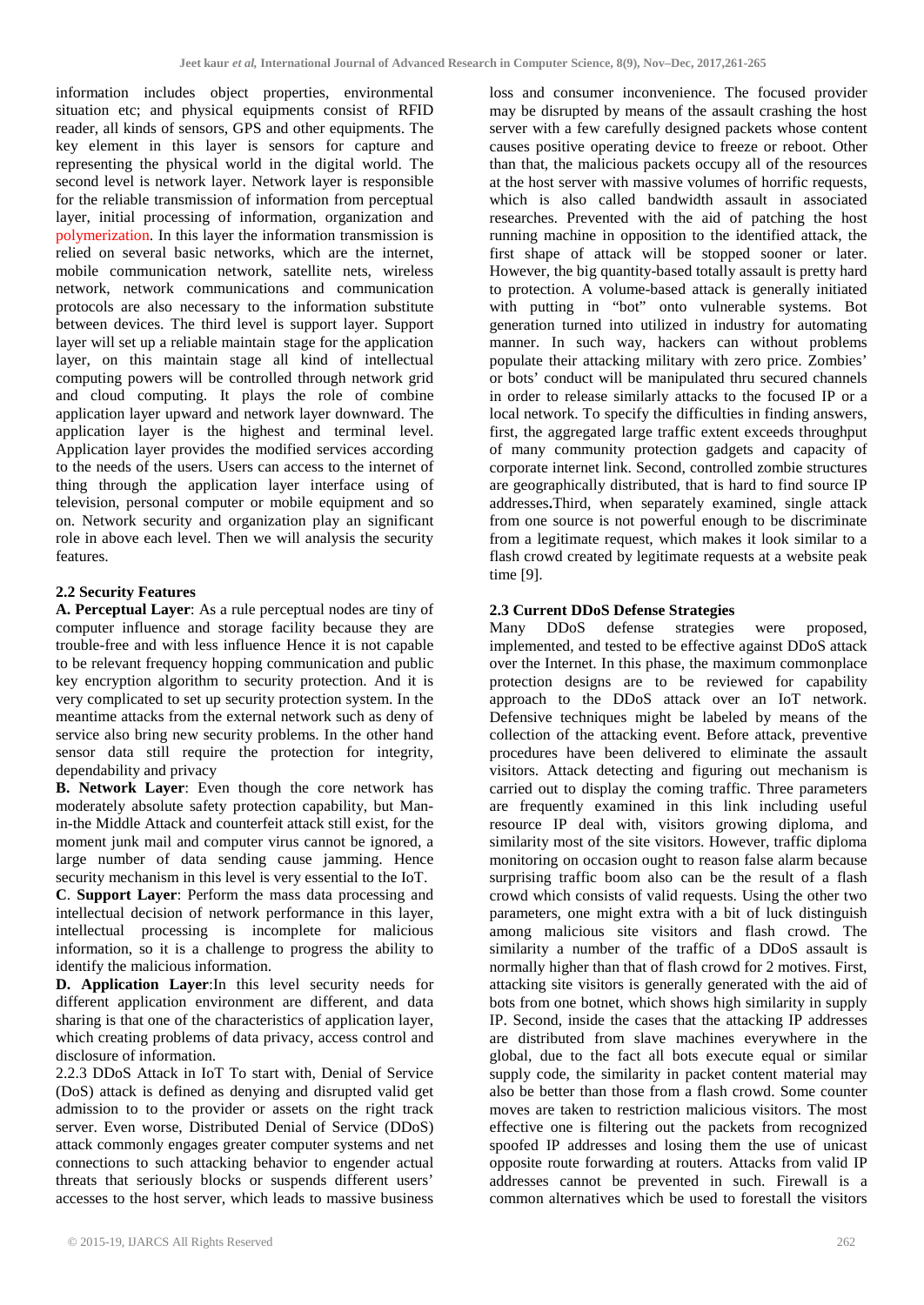upon recognized attackers' IP. There also are indirect strategies to remedy the DDoS hassle, as an example, the use of congestion manipulate to cut down the attacking site visitors float and growing the useful resource manufacturing at host server. However, this approach isn't pretty effective when the goal drift is small and similar to legitimate request and attacking system is quite dispensed. Some other method together with reconstructing the attacking direction to restrict quantity of packets going through, however this technique needs massive garage and computing assets for route mapping feature. Similarly, mining antique attacker facts and the use of their functions for packet sampling is likewise suggested in some researches. Even extra, by way of tracking lower back the attacking root, server can actively block the attack site visitors, which proved to be powerful defensive response mechanism

## **3. DDOS ATTACKS IN IOT**

Now considering exceptional state of affairs of DDoS assault on IoT based network at distinct Layers. A. DDoS on Perception Layer:

1) RFID: At perception layer RFID is fundamental technology for reading data from sensor with out human interaction and contact. [3] A) Jamming: In this electromagnetic jamming is completed to prevent tags from communicating with reader.

B) Kill Command Attack: Using this command tag can be easily disabled. When any Tag is synthetic they guard tag write mode via password, but due to confined reminiscence and processing it could be easily cracked with brute pressured technique. So any person can apply brute force on it from special location and might completely disable tag. C) De-synchronizing Attack: One effective jamming method called the de-synchronization assault permanently disables the authentication functionality of a RFID tag through destroying synchronization between the tag and the RFID reader. **2)** 802.15.4: The IEEE general 802.15.Four is in particular aimed to work with low electricity and occasional fee gadgets [4] A) Wide-Band Denial and Pulse Denial: The easiest method of jamming visitors is to clearly block the complete RF spectrum. This effects in a complete lack of the affected spectrum to all users. A customary RF generator could be used for this, however an even cheaper choice is to use the 802.15.4 transceiver chips.

 B) Node-Specific and Message-Specific Denial: For natural disruption this would be powerful, however greater interesting and useful packages desire to disclaim specific messages. This is completed with the aid of analyzing the first numerous bytes of the 802.15.4 Medium Access Control (MAC) header, which incorporates records consisting of the body type and addressing information. It is viable to get hold of these bytes inside the attacking node, and decide on the action to take, inclusive of handiest jamming records being sent to a sure deal with. C) Bootstrapping Attacks: During initial community setup (bootstrapping) a few technique of configuring nodes to soundly be a part of up is needed. On very resourcerestrained nodes this can truely be pushbuttons on each node, which while pressed places the nodes in a special be a part of mode. This machine is based on an attacker now not being present at some point of this initial configuration, which may be "cozy enough? For easy packages along with

far flung controls. The ZigBee standard makes use of this sort of machine for device bootstrapping .

### **3.1. DDoS on Network Layer**

The verbal exchange technology related to the sensor networks typically include Bluetooth, IrDA, Wi- Fi, ZigBee, RFID, NUWB, NFC, Wireless Hart and so forth. Table 1 as shown belowgives the sorts of assault takes place in Network Layer. Table 1: DoS/DDoS Attack at Network Layer

| Type Of                                             | <b>Description</b>                                                                                                                                                                                                                                                       |
|-----------------------------------------------------|--------------------------------------------------------------------------------------------------------------------------------------------------------------------------------------------------------------------------------------------------------------------------|
| <b>Attack</b>                                       |                                                                                                                                                                                                                                                                          |
| Flooding<br><b>Attacks</b>                          | This sort of attack attacker disrupting<br>authenticate person's connectivity with the aid<br>of laborious<br>sufferers network's bandwidth.<br>E.G.: UDP flood. ICMP flood, DNS flood and<br>many others.                                                               |
| Reflectio<br>n-based<br>flooding<br><b>Attacks</b>  | This type of attack attacker ship fake replicated<br>request rather than original direct request to<br>reflectors that's routing factor; consequently,<br>the ones reflectors sends their replies to<br>sufferers and exhaust sufferer's resources e.G.:<br>Smurf attack |
| Protocol<br>Exploitat<br>ion<br>flooding<br>attacks | This sort of assault attacker make the most<br>some precise features or implementation<br>insects of victim's protocols on the way to eat<br>excess quantity of victim's assets e.G.: SYN<br>flood, TCP SYN-ACK flood, ACK PUSH<br>flood and so on.                      |
| Amplific<br>ation-<br>based<br>flooding<br>attacks  | This form of assault attacker attempts to take<br>advantage of utility to generate message or<br>multiple messages they get hold of to expand<br>traffic toward the sufferer. BOTNET is broadly<br>used for both amplification and reflection<br>reason.                 |

In IoT community there may be one border gateway router which communicates with sensor from perception layer and forward this statistics to and from higher software layer.

## **1)Wi-Fi [5]:**

A Network layer DoS assault can be executed on a stressed out or wireless community. If a wireless network lets in any consumer to companion to it, the wireless community can be liable to a network layer attack. A network layer DoS assault is carried out by means of sending a large amount of records to a wireless network. This kind of attack goals the wi-fi community infrastructure of the victim. A precise example of a community layer assault is the ICMP flood. The ICMP flood attack works through an attacker sending so many ICMP ECHO REQUEST packets to the goal wi-fi device that it can not reply rapid enough to ease the amount of visitors. If the attacker spoofs the supply IP deal with, then the attacker can use all of its assets to simply send packets, while the goal wireless device has to use all of its sources to process the packets.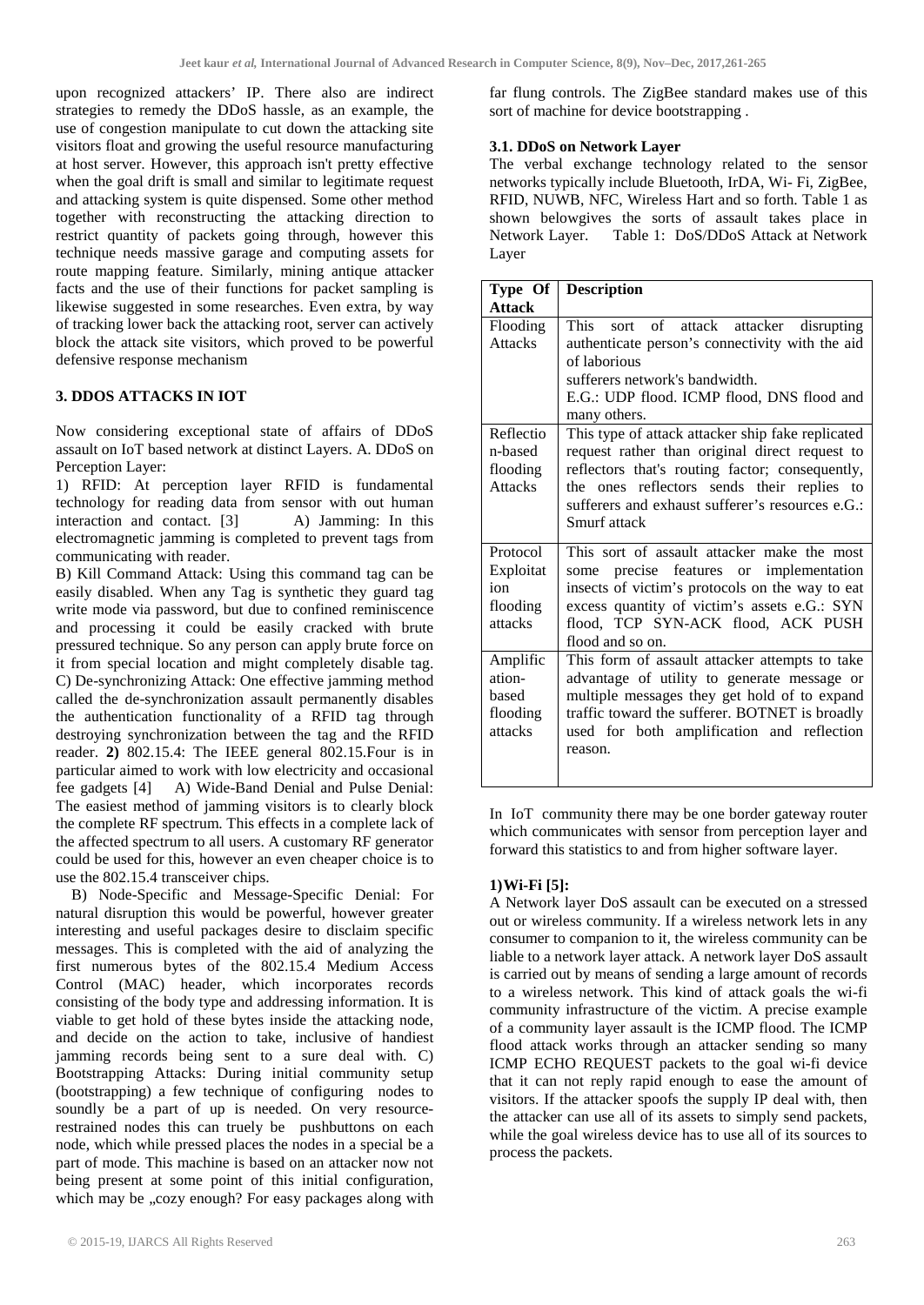# **2) ZigBee[6]:**

ZigBee is the simplest requirements-primarily based wireless technology designed to deal with the unique wishes of lowcost, low-power wi-fi sensor. A) Hello Flooding:

- Attacker Nodes send "hello" to at least one-hop community Attacker replays "hi there" with excessive strength antenna.- Creates fake one-hop network

- Doesn"t require encryption breaking

b) Homing Attack:

Analyse traffic for special nodes (cluster heads, key managers) and DoS unique nodes to shut down entire network. C) Black Hole Attack:

Become part of many routes, drop all packets.

## **3.2. DDoS on Application Layer:**

Application layer is pinnacle maximum layer contains consumer interface basic commercial enterprise common sense of common utility. In this deposit 2 form of assault may be happen.

1) Reprogramming Attack:

In this sort of assault attacker get get admission to of supply code of original programming and attacker modifies the source code Such that application is going into limitless loophole so that network useful resource end up inaccessible, and request continue to be infinitely waiting for respond.

2) Path based DoS [7]:

Conventional DDoS preventive measures and defenses too carefully rely on electricity supply, computing property, and longtime processing. Considering the traits of IoT environment, all such preconditions have to be avoided inside the layout of IoT defense tool. One needs to preserve it in thoughts that IoT hardware components are incredibly heterogeneous and very constrained in energy deliver and computing functionality while evaluating to traditional nodes over the internet which includes personal pc systems, smart cellular telephone, and pills. Other than that, keeping

real-time conversation in IoT network is fairly crucial, longtime processing will motive put off and goal omit at some stage in the venture of identifying malicious site visitors

### **4. CONCLUSION**

Conventional DDoS preventive measures and defenses too closely depend upon electricity deliver, computing assets, and longtime processing. Considering the characteristics of IoT environment, all such preconditions have to be avoided inside the design of IoT defense device. One needs to hold it in mind that IoT hardware components are distinctly heterogeneous and very constrained in energy deliver and computing capability when comparing to standard nodes over the net inclusive of non-public computer systems, clever cellphone, and drugs. Other than that, preserving actual-time verbal exchange in IoT community within reason critical, longtime processing will reason put off and goal omit throughout the undertaking of figuring out malicious site visitors. Considering all the device and environment constraints of IoT network, implementing light weight protecting mechanism for node gadgets is the first key for the design. Additionally, dispensing defending mechanism across the multi-layer structure of IoT is likewise applicable as the second one key to the answer. Third, adding more security gadgets in a small subnet as a checking center is likewise viable. Such device could be accountable for examining packets, keeping facts of antique attacking facts, and monitoring back the root of attacks to proactively reject chance in the future. Since the security mechanism is predicated on a small organization of nodes whose computing resources are separated from the overall IoT information collecting nodes, it would be fee-efficient to enable such mechanism on a small percent of hardware in preference to all devices over the IoT community.

| <b>Traceback Method</b>                       | <b>Hop</b> Count | <b>ICMP</b>    | <b>Logging</b>             | <b>Packet</b>  | <b>Packet</b>                           | <b>FDDA</b>      |
|-----------------------------------------------|------------------|----------------|----------------------------|----------------|-----------------------------------------|------------------|
|                                               | <b>Filtering</b> | [12, 13]       | [14, 15]                   | <b>Marking</b> | $\boldsymbol{\alpha}$<br><b>Marking</b> | $[25]$           |
|                                               | $[9-11]$         |                |                            | $[16-23]$      | Logging [24]                            |                  |
| ISP involvement                               | None             | Low            | Moderate                   | Low            | None                                    | None             |
| No. of attack packets needed for<br>traceback | 1                | Very Large     | 1                          | Very Large     |                                         | Large            |
| Processing overhead                           | Very Low         | Low            | Low                        | Low            | Very Low                                | High             |
| Storage                                       | Very Low         | Low            | Low                        | High           | High                                    | High             |
| Ease of implementation                        | Yes              | Yes            | Yes                        | N <sub>o</sub> | N <sub>o</sub>                          | No               |
| Scalability                                   | Highest          | High           | Fair                       | High           | High                                    | Highest          |
| Bandwidth overhead                            | None             | Low            | None                       | None           | None                                    | High             |
| No. of functions needed<br>to<br>implement    | 3                | 2              | 3                          | 2              | 5                                       | 6                |
| Ability to handle major DDOS<br>attack        | Yes              | Yes            | Yes                        | Poor           | Yes                                     | Yes              |
| Classification                                | <b>IDS</b> Based | Proactive      | <b>IDS</b><br><b>Based</b> | Proactive      | <b>IDS</b> Based                        | <b>IDS</b> Based |
| OSI model layer and protocols                 | IP. Network      | ICMP,          | IP,                        | IP,            | IP,<br><b>Network</b>                   | IP,              |
|                                               | Layer            | <b>Network</b> | <b>Network</b>             | <b>Network</b> | Layer                                   | <b>Network</b>   |
|                                               |                  | Layer          | Layer                      | Layer          |                                         | Layer            |

Table 2.: About various DDoS Defense Mechanisms